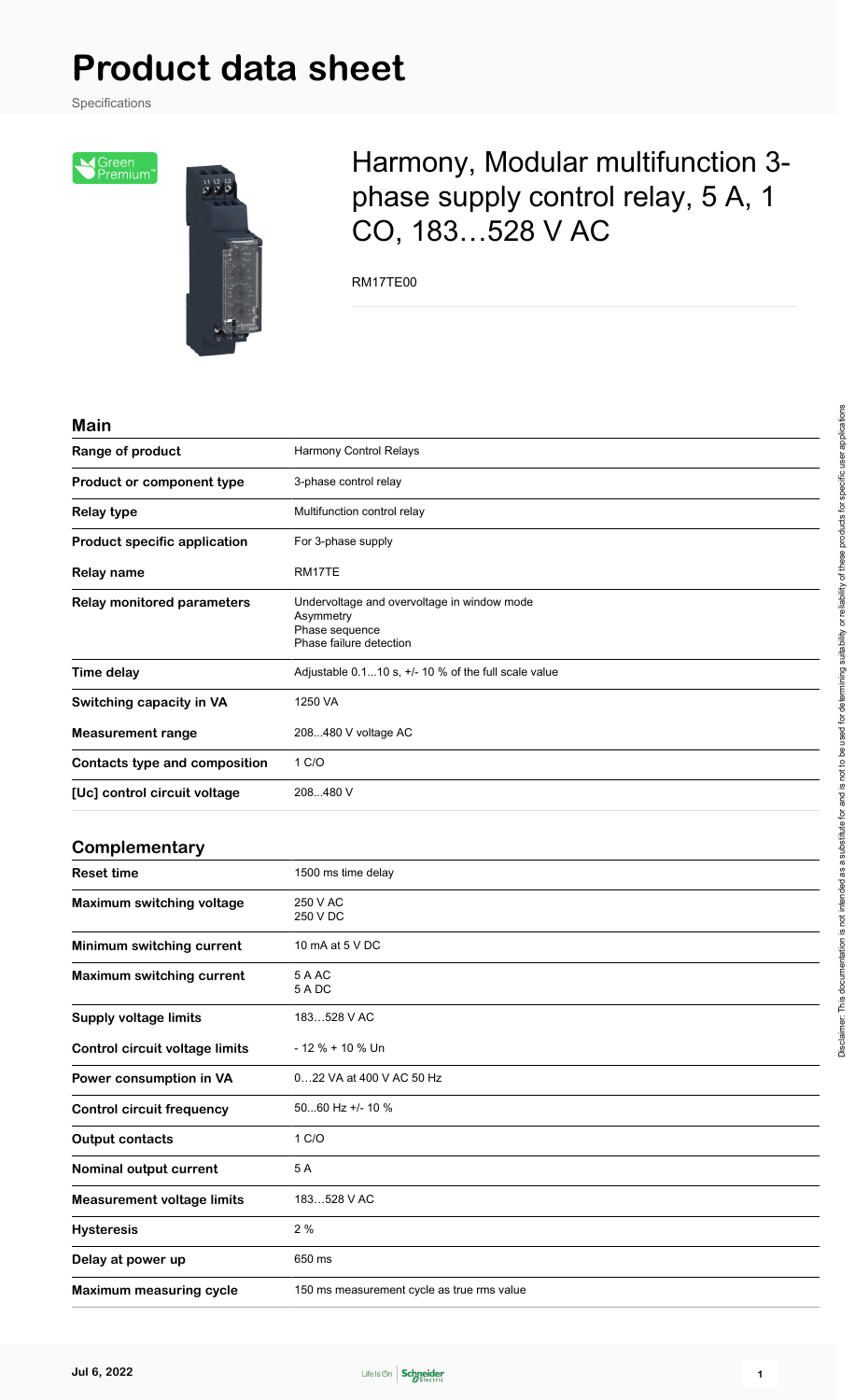| Threshold adjustment voltage                | $-2$ -17 % in the range 220 V AC<br>+2+17 % in the range 480 V AC<br>-2-12 % in the range 208 V AC<br>220 % of Un selected                                                                                                                                                                                                                                         |  |
|---------------------------------------------|--------------------------------------------------------------------------------------------------------------------------------------------------------------------------------------------------------------------------------------------------------------------------------------------------------------------------------------------------------------------|--|
| Voltage range                               | 208480 V phase to phase                                                                                                                                                                                                                                                                                                                                            |  |
| <b>Adjustment of asymmetry</b><br>threshold | 515 % of Un selected                                                                                                                                                                                                                                                                                                                                               |  |
| <b>Repeat accuracy</b>                      | 0.5 % for input and measurement circuit<br>3 % for time delay                                                                                                                                                                                                                                                                                                      |  |
| <b>Measurement error</b>                    | < 0.05 %/°C with temperature variation<br>< 1 % over the whole range with voltage variation                                                                                                                                                                                                                                                                        |  |
| <b>Phase failure sensitivity</b>            | 0.7 Un                                                                                                                                                                                                                                                                                                                                                             |  |
| <b>Response time</b>                        | < 200 ms (in the event of a fault)                                                                                                                                                                                                                                                                                                                                 |  |
| <b>Marking</b>                              | CЕ                                                                                                                                                                                                                                                                                                                                                                 |  |
| <b>Overvoltage category</b>                 | III conforming to IEC 60664-1                                                                                                                                                                                                                                                                                                                                      |  |
| <b>Insulation resistance</b>                | > 500 MOhm at 500 V DC conforming to IEC 60255-5<br>> 500 MOhm at 500 V DC conforming to IEC 60664-1                                                                                                                                                                                                                                                               |  |
| [Ui] rated insulation voltage               | 400 V conforming to IEC 60664-1                                                                                                                                                                                                                                                                                                                                    |  |
| <b>Supply frequency</b>                     | 50/60 Hz +/- 10 %                                                                                                                                                                                                                                                                                                                                                  |  |
| <b>Operating position</b>                   | Any position without derating                                                                                                                                                                                                                                                                                                                                      |  |
| <b>Connections - terminals</b>              | Screw terminals, 1 x 0.51 x 4 mm <sup>2</sup> (AWG 20AWG 11) solid without cable end<br>Screw terminals, 2 x 0.52 x 2.5 mm <sup>2</sup> (AWG 20AWG 14) solid without cable end<br>Screw terminals, 1 x 0.21 x 2.5 mm <sup>2</sup> (AWG 24AWG 12) flexible with cable end<br>Screw terminals, 2 x 0.22 x 1.5 mm <sup>2</sup> (AWG 24AWG 16) flexible with cable end |  |
| <b>Tightening torque</b>                    | 0.61 N.m conforming to IEC 60947-1                                                                                                                                                                                                                                                                                                                                 |  |
| <b>Housing material</b>                     | Self-extinguishing plastic                                                                                                                                                                                                                                                                                                                                         |  |
| Local signalling                            | LED (green) for power ON<br>LED (yellow) for relay ON                                                                                                                                                                                                                                                                                                              |  |
| <b>Mounting support</b>                     | 35 mm symmetrical DIN rail conforming to EN/IEC 60715                                                                                                                                                                                                                                                                                                              |  |
| <b>Electrical durability</b>                | 100000 cycles                                                                                                                                                                                                                                                                                                                                                      |  |
| <b>Mechanical durability</b>                | 30000000 cycles                                                                                                                                                                                                                                                                                                                                                    |  |
| <b>Operating rate</b>                       | <= 360 operations/hour full load                                                                                                                                                                                                                                                                                                                                   |  |
| <b>Utilisation category</b>                 | AC-12 conforming to IEC 60947-5-1<br>AC-13 conforming to IEC 60947-5-1<br>AC-14 conforming to IEC 60947-5-1<br>AC-15 conforming to IEC 60947-5-1<br>DC-12 conforming to IEC 60947-5-1<br>DC-13 conforming to IEC 60947-5-1                                                                                                                                         |  |
| Safety reliability data                     | $MTTH = 502.2$ years<br>B10d = 470000                                                                                                                                                                                                                                                                                                                              |  |
| Width                                       | 17.5 mm                                                                                                                                                                                                                                                                                                                                                            |  |
| Net weight                                  | 0.13 kg                                                                                                                                                                                                                                                                                                                                                            |  |
| Environment                                 |                                                                                                                                                                                                                                                                                                                                                                    |  |
| <b>Electromagnetic compatibility</b>        | Emission standard for industrial environments conforming to EN/IEC 61000-6-4<br>Emission standard for residential, commercial and light-industrial environments conforming to EN/IEC<br>61000-6-3<br>Immunity for industrial environments conforming to EN/IEC 61000-6-2                                                                                           |  |

| <b>Standards</b>              | EN/IEC 60255-1                             |  |
|-------------------------------|--------------------------------------------|--|
| <b>Product certifications</b> | GOST                                       |  |
|                               | C-Tick                                     |  |
|                               | <b>CSA</b>                                 |  |
|                               | UL                                         |  |
|                               | GL                                         |  |
| <b>Directives</b>             | 89/336/EEC - electromagnetic compatibility |  |
|                               | 73/23/EEC - low voltage directive          |  |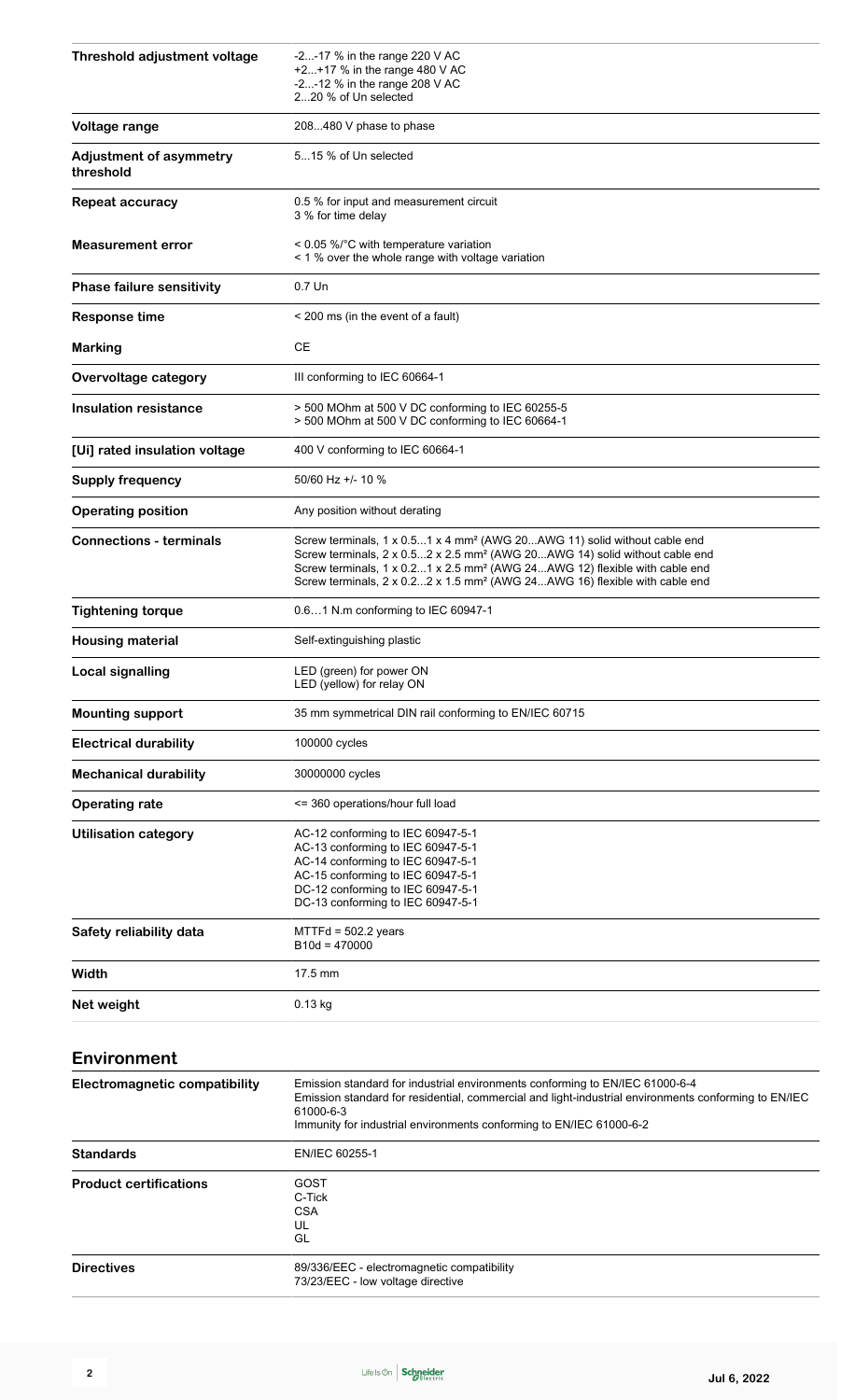| Ambient air temperature for<br>storage   | $-4070 °C$                                                                                             |  |
|------------------------------------------|--------------------------------------------------------------------------------------------------------|--|
| Ambient air temperature for<br>operation | $-2050 °C$                                                                                             |  |
| <b>Relative humidity</b>                 | 95 % at 55 °C conforming to IEC 60068-2-30                                                             |  |
| <b>Vibration resistance</b>              | 0.35 mm (f= 557.6 Hz) conforming to IEC 60068-2-6<br>1 gn (f= 57.6150 Hz) conforming to IEC 60255-21-1 |  |
| <b>Shock resistance</b>                  | 15 gn for 11 ms conforming to IEC 60255-21-1                                                           |  |
| IP degree of protection                  | IP20 (terminals) conforming to IEC 60529<br>IP30 (casing) conforming to IEC 60529                      |  |
| <b>Pollution degree</b>                  | 3 conforming to IEC 60664-1                                                                            |  |
| Dielectric test voltage                  | 2 kV, 1 min AC 50 Hz conforming to IEC 60255-5<br>2 kV, 1 min AC 50 Hz conforming to IEC 60664-1       |  |
| Non-dissipating shock wave               | 4 kV conforming to IEC 60255-5<br>4 kV conforming to IEC 60664-1<br>4 kV conforming to IEC 61000-4-5   |  |

## **Packing Units**

| Unit Type of Package 1              | <b>PCE</b> |
|-------------------------------------|------------|
| <b>Number of Units in Package 1</b> | 1          |
| Package 1 Weight                    | 92.0 g     |
| Package 1 Height                    | 2.7 cm     |
| Package 1 width                     | 7.7 cm     |
| Package 1 Length                    | 9.6 cm     |
| <b>Unit Type of Package 2</b>       | S02        |
| <b>Number of Units in Package 2</b> | 48         |
| Package 2 Weight                    | 4.936 kg   |
| Package 2 Height                    | 15 cm      |
| Package 2 width                     | 30 cm      |
| Package 2 Length                    | 40 cm      |

## **Offer Sustainability**

| Sustainable offer status        | Green Premium product                                                                                                                                                                                                                                 |  |
|---------------------------------|-------------------------------------------------------------------------------------------------------------------------------------------------------------------------------------------------------------------------------------------------------|--|
| <b>REACh Regulation</b>         | <b>REACh Declaration</b>                                                                                                                                                                                                                              |  |
| <b>EU RoHS Directive</b>        | Pro-active compliance (Product out of EU RoHS legal scope)<br><b>EU RoHS Declaration</b>                                                                                                                                                              |  |
| Mercury free                    | Yes                                                                                                                                                                                                                                                   |  |
| RoHS exemption information      | Yes                                                                                                                                                                                                                                                   |  |
| <b>China RoHS Regulation</b>    | China RoHS declaration                                                                                                                                                                                                                                |  |
| <b>Environmental Disclosure</b> | <b>Product Environmental Profile</b>                                                                                                                                                                                                                  |  |
| <b>Circularity Profile</b>      | End of Life Information                                                                                                                                                                                                                               |  |
| California proposition 65       | WARNING: This product can expose you to chemicals including: Lead and lead compounds, which is<br>known to the State of California to cause cancer and birth defects or other reproductive harm. For more<br>information go to www.P65Warnings.ca.gov |  |

## **Contractual warranty**

| Warranty           | . .       |
|--------------------|-----------|
| and the control of | 18 months |
|                    |           |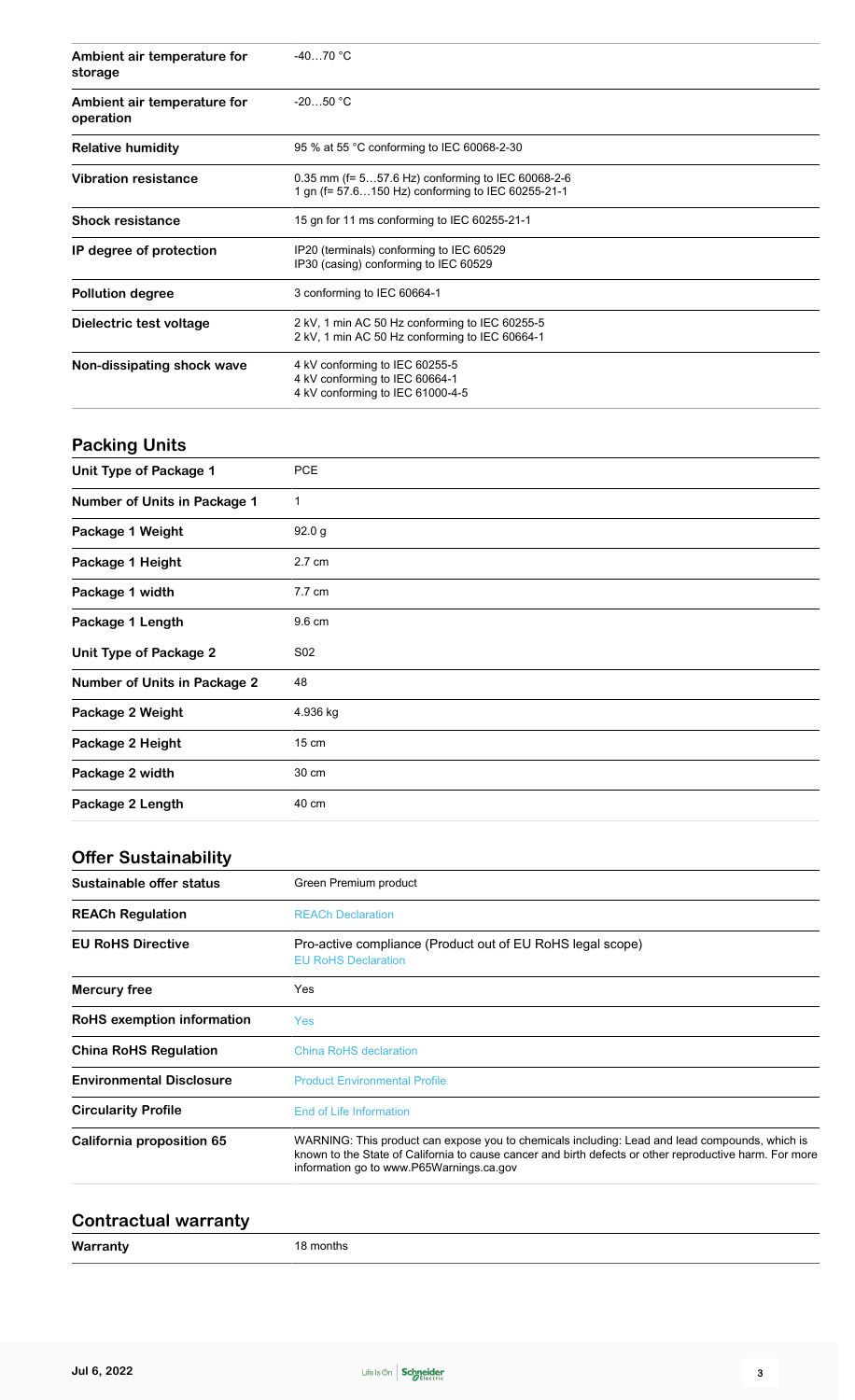Dimensions Drawings

#### **Multifunction 3-Phase Supply Control Relays**

#### **Dimensions and Mounting**

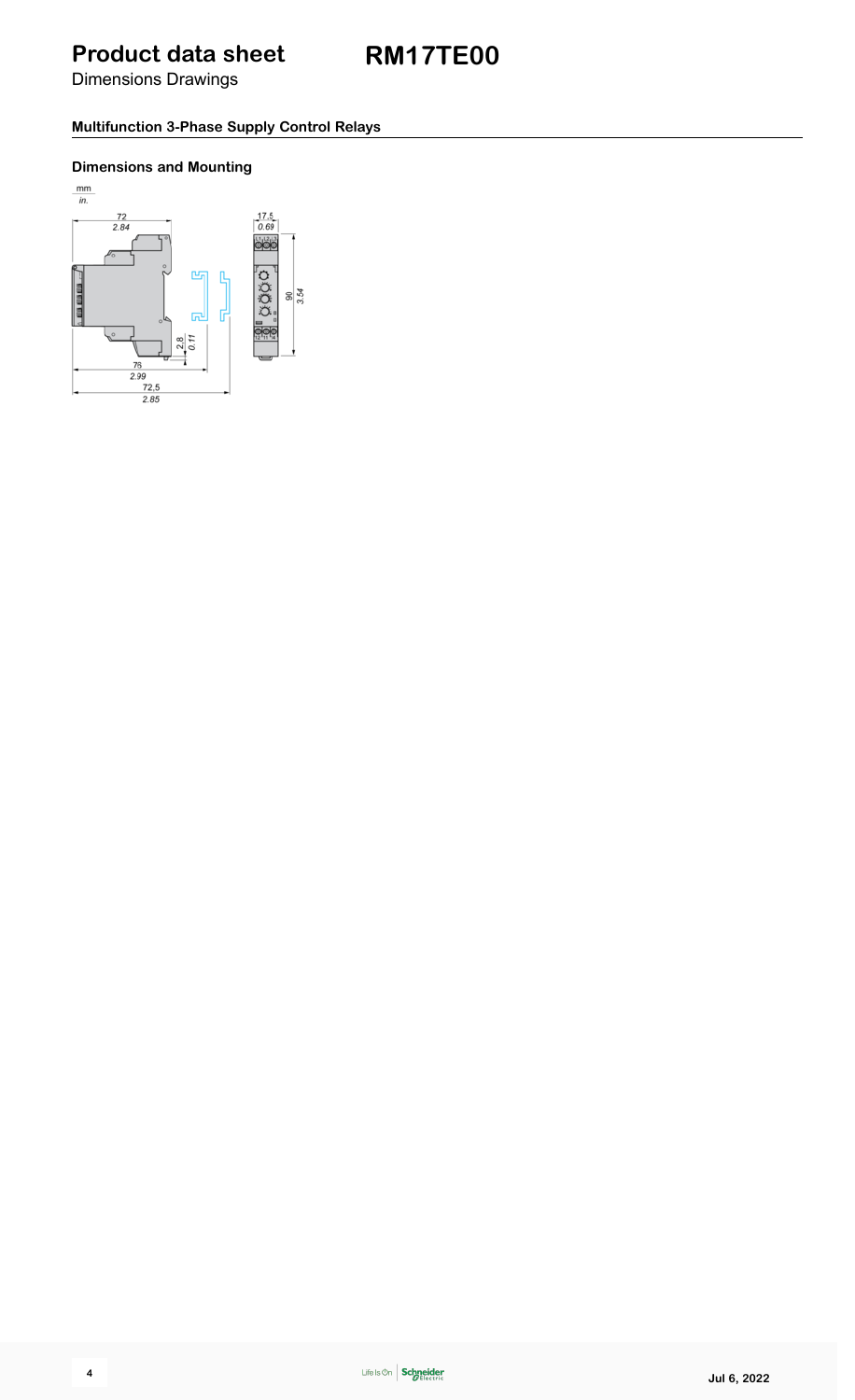**RM17TE00**

Connections and Schema

#### **Multifunction 3-Phase Supply Control Relays**

#### **Wiring Diagram**

|  | R |
|--|---|
|  |   |